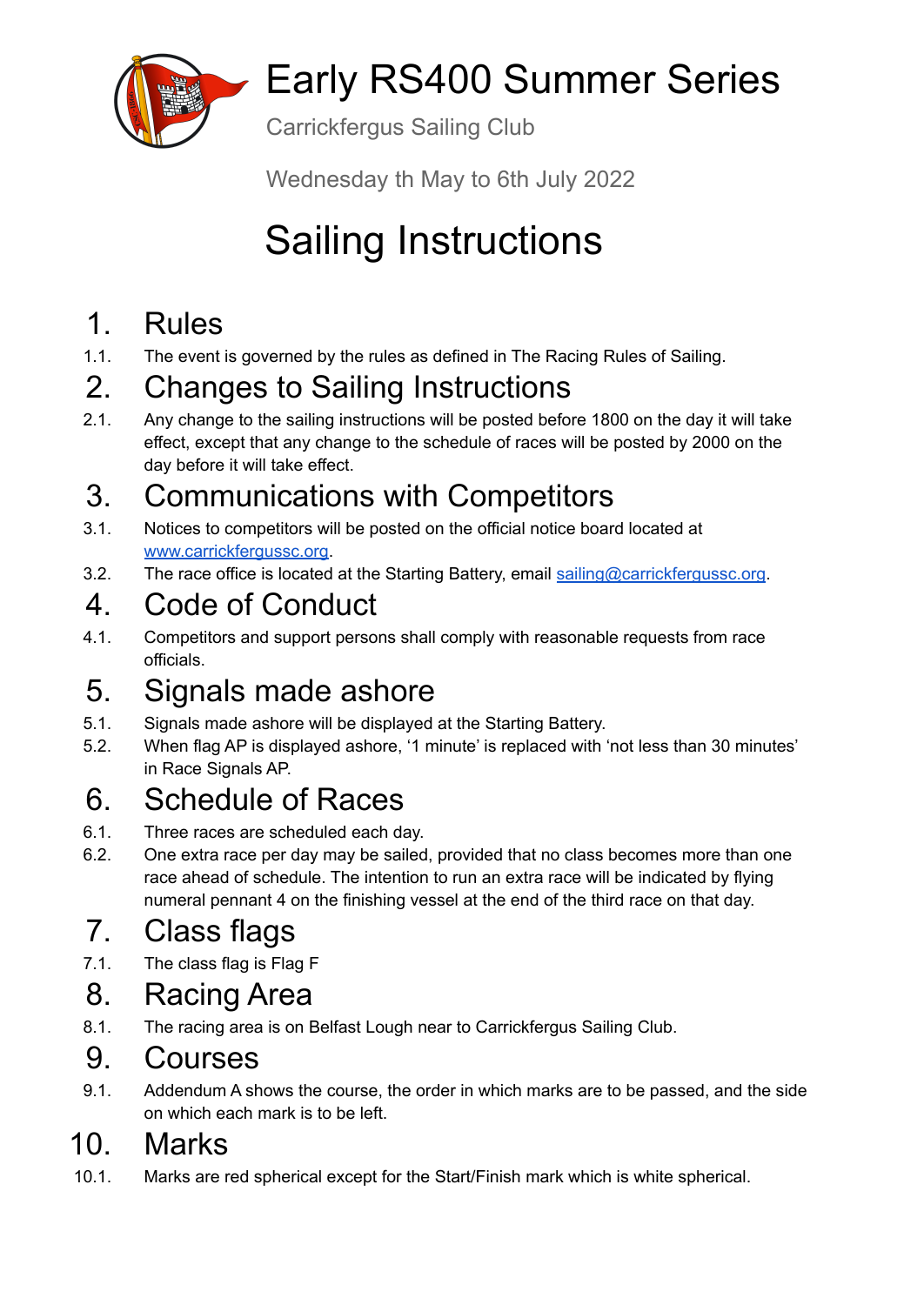## 11. The Start

- 11.1. Races will be started using RRS 26 with the warning signal made 3 minutes before the starting signal, and the preparatory signal made 2 minutes before the starting signal. This changes RRS 26.
- 11.2. The starting line is between a red and white staff on the signal vessel at the starboard end and the course side of the port-end starting mark.
- 11.3. Boats whose warning signal has not been made shall avoid the starting area during the starting sequence for other races.
- 11.4. A boat that does not start within 5 minutes after her starting signal will be scored Did Not Start without a hearing. This changes RRS A5.1 and A5.2.

## 12. Change if the Next Leg of the Course

12.1. To change the next leg of the course, the race committee will move the original mark or the finishing line to a new position.

#### 13. The Finish

- 13.1. The finishing line is between a red and white staff on the signal and the course side of the finishing mark.
- 13.2. If the race committee is absent when a boat finishes, she should report her finishing time, and her position in relation to nearby boats, to the race committee at the first reasonable opportunity.

#### 14. Penalty System

14.1. The Post-Race Penalty, Advisory Hearing and RYA Arbitration procedures of the RYA Rules Disputes procedures shall apply. The outcome of an RYA Arbitration can be referred to a protest committee, but an arbitration cannot be reopened or appealed. See the Official Notice Board for details.

## 15. Time Limits

- 15.1. The Race Time Limit (see RRS 35), and the Finishing Window are shown in the table below.
- 15.2. Race Time Limit 60 minutes
- 15.3. Finishing Window 20 minutes
- 15.4. The Finishing Window is the time for boats to finish after the first boat sails the course and finishes. Boats failing to finish within the Finishing Window, and not subsequently retiring, penalized or given redress, will be scored Time Limit Expired (TLE) without a hearing. A boat scored TLE shall be scored points for the finishing place one more than the points scored by the last boat that finished within the Finishing Window. This changes RRS 35, A5.1, A5.2 and A10.

### 16. Hearing Requests

- 16.1. The protest time limit is 60 minutes after the last boat finishes the last race of the day or the race committee signals no more racing today, whichever is later. The time will be posted on the official notice board.
- 16.2. Hearing request forms are available from the race office at [www.carrickfergussc.org](http://www.carrickfergussc.org).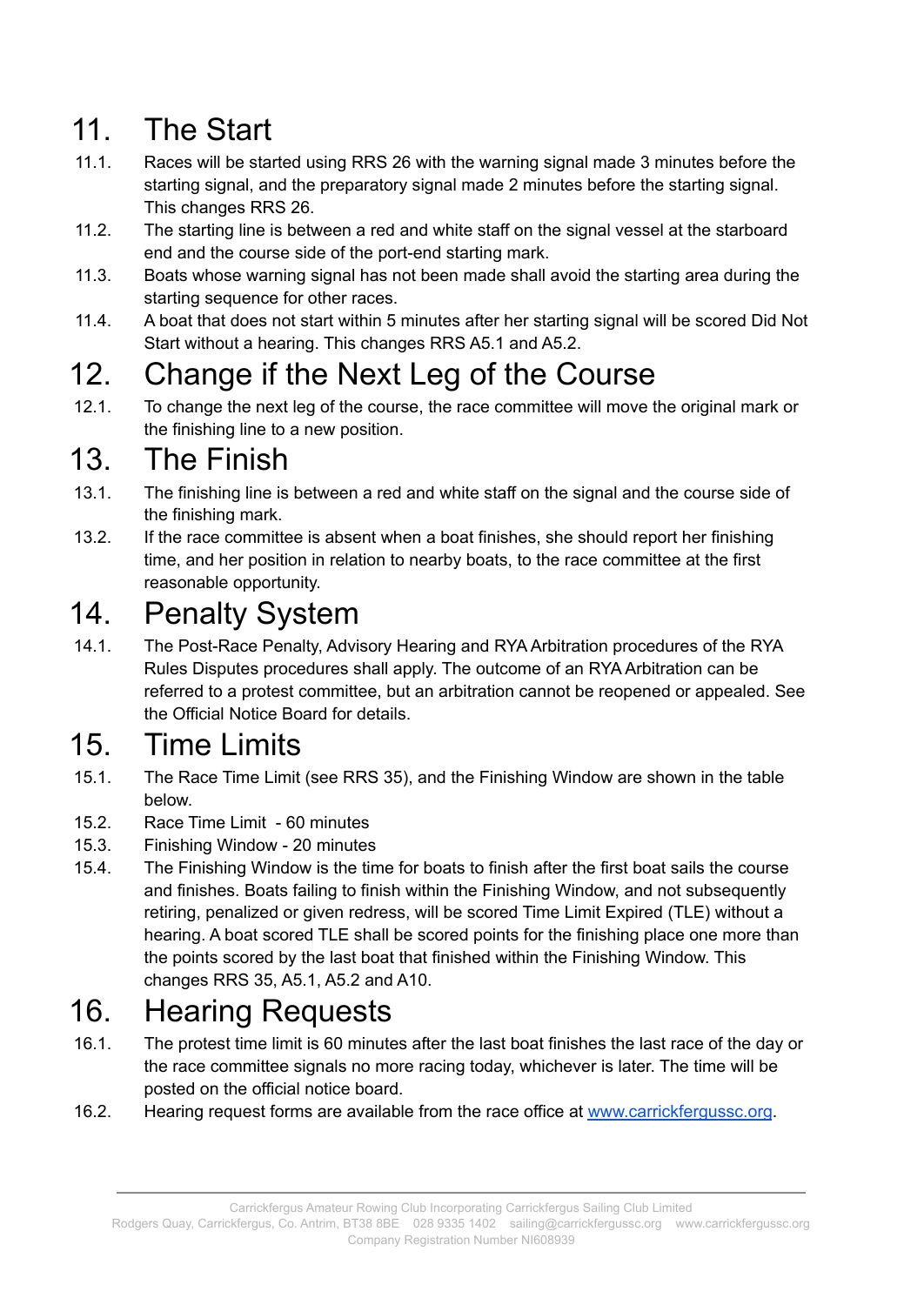- 16.3. Notices will be posted no later than 30 minutes after the protest time limit to inform competitors of hearings in which they are parties or named as witnesses. Hearings will be held in the protest room, located as posted, beginning at the time posted.
- 16.4. RRS 62.2(a) and 66.2(a) do not apply.

#### 17. Scoring

- 17.1. Two races are required to be completed to constitute a series.
- 17.2. The number of race scores to be excluded is based on the number of races completed as follows: 1 to 4 races - 0 discards, 5 to 8 races - 1 discard, 9 to 12 races - 2 discards, 13 to 16 races - 3 discards, 17 to 20 races - 4 discards, 21 to 24 races - 5 discards, 25 to 28 races - 6 discard, 29 to 30 races - 7 discards.
- 17.3. Rule A5.2 is changed so that, a boat that did not come to the starting area, came to the starting area but did not start, did not sail the course, did not finish, retired or was disqualified shall be scored points for the finishing place one more than the number of boats that came to the starting area.

#### 18. Safety Regulations

18.1. A boat that retires from a race shall notify the race committee at the first reasonable opportunity.

#### 19. Equipment and Measurement Checks

19.1. A boat or equipment may be inspected at any time for compliance with the class rules, notice of race and sailing instructions.

#### 20. Trash Disposal

20.1. Trash may be placed aboard official [or support person] vessels.

#### 21. Prizes

21.1. Prizes will be given as follows: First to third overall.

#### 22. Risk Statement

- 22.1. Rule 3 of the Racing Rules of Sailing states: 'The responsibility for a boat's decision to participate in a race or to continue racing is hers alone.'
- 22.2. Sailing is by its nature an unpredictable sport and therefore inherently involves an element of risk. By taking part in the event, each competitor agrees and acknowledges that:

(a) They are aware of the inherent element of risk involved in the sport and accept responsibility for the exposure of themselves, their crew and their boat to such inherent risk whilst taking part in the event.

(b) They are responsible for the safety of themselves, their crew, their boat and their other property whether afloat or ashore.

(c) They accept responsibility for any injury, damage or loss to the extent caused by their own actions or omissions.

(d) Their boat is in good order, equipped to sail in the event and they are fit to participate.

(e) The provision of a race management team, patrol boats and other officials and volunteers by the event organizer does not relieve them of their own responsibilities. (f) The provision of patrol boat cover is limited to such assistance, particularly in extreme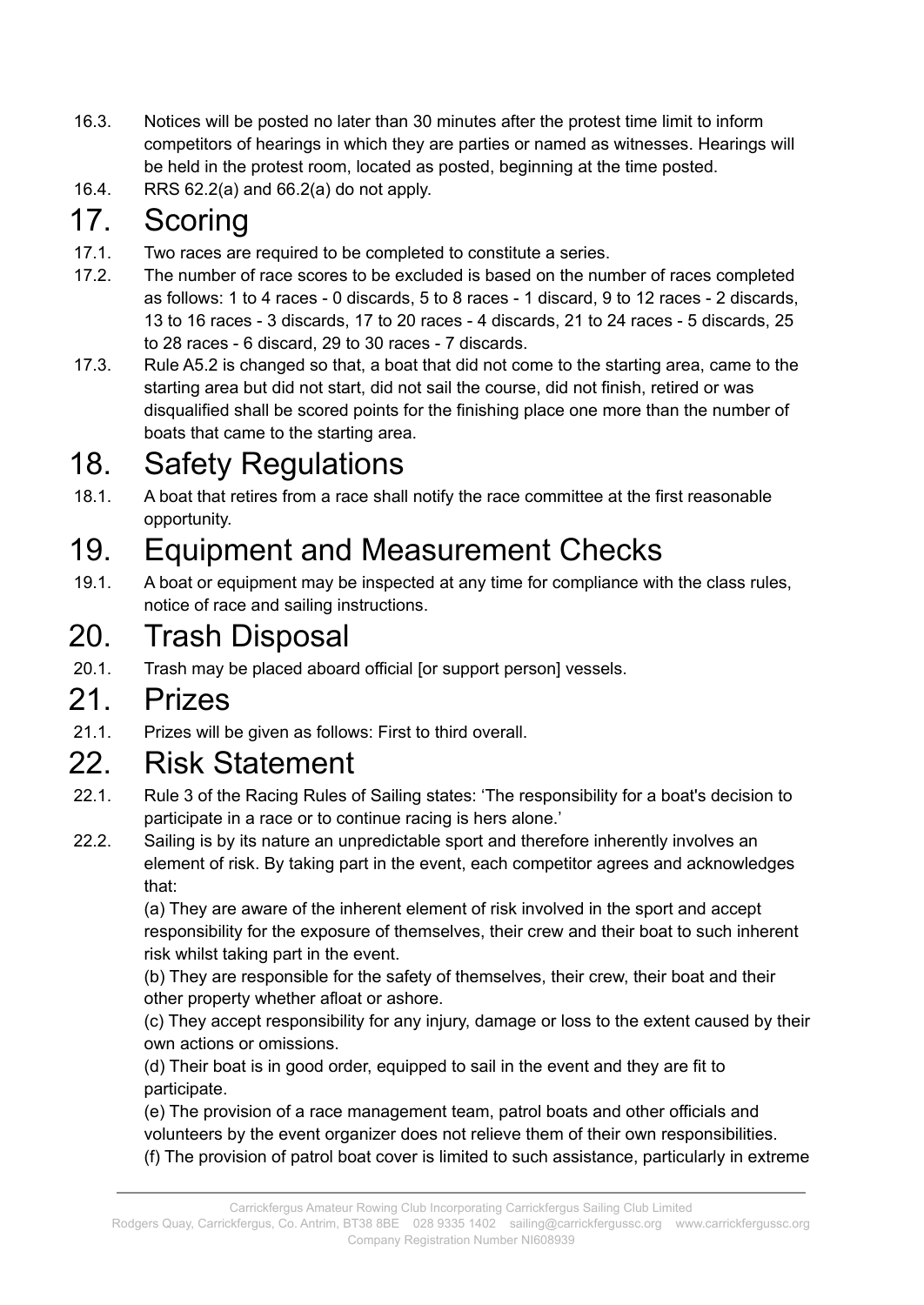weather conditions, as can be practically provided in the circumstances.

(g) It is their responsibility to familiarise themselves with any risks specific to this venue or this event drawn to their attention in any rules and information produced for the venue or event and to attend any safety briefing held for the event.

(h) They are responsible for ensuring that their boat is equipped and seaworthy so as to be able to face extremes of weather; that there is a crew sufficient in number,

experience and fitness to withstand such weather; and that the safety equipment is properly maintained, stowed and in date and is familiar to the crew.

(i) Their boat is adequately insured, with cover of at least £3million against third party claims